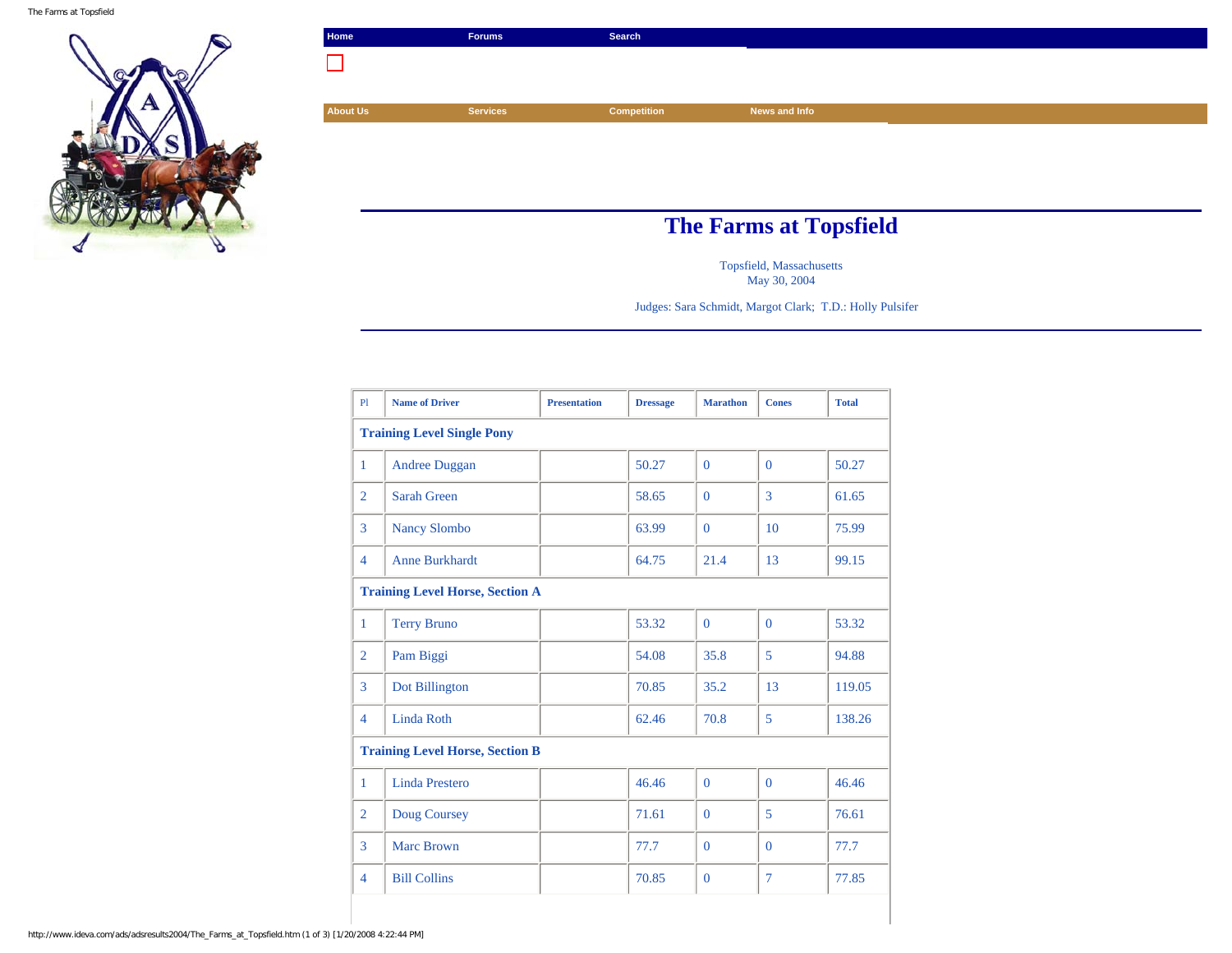| 5                                           | <b>Ginny Halfpenny</b>                  |  | 57.13  | 13.6    | 10             | 80.73   |  |
|---------------------------------------------|-----------------------------------------|--|--------|---------|----------------|---------|--|
| 6                                           | <b>Linda Wilking</b>                    |  | 68.56  | 38.6    | $\overline{0}$ | 107.16  |  |
|                                             | <b>Preliminary Level Horse</b>          |  |        |         |                |         |  |
| 1                                           | Carolyn Lemoine                         |  | 54.61  | 38.95   | 1.5            | 95.06   |  |
| $\overline{2}$                              | Letizia Peyla                           |  | 57.28  | 41.46   | 5              | 103.74  |  |
| 3                                           | <b>David Tomasino</b>                   |  | 76.29  | 47.31   | 15             | 138.6   |  |
| 4                                           | <b>Larry Poulin</b>                     |  | 61.28  | 75.71   | 30.5           | 167.49  |  |
| 5                                           | <b>Kristen Retter</b>                   |  | 66.62  | 105.09  | 12.5           | 184.21  |  |
| 6                                           | <b>Jill Countryman</b>                  |  | 62.62  | 131.26E | 5              | 198.98E |  |
| <b>Preliminary Level Pony</b>               |                                         |  |        |         |                |         |  |
| $\mathbf{1}$                                | Don Goyette                             |  | 53.95  | 35.3    | $\Omega$       | 89.246  |  |
| $\overline{2}$                              | <b>Nancy Botte</b>                      |  | 49.28  | 45.52   | 5              | 99.8    |  |
| 3                                           | Anastacia Luce                          |  | 63.95  | 47.29   | 8.5            | 119.74  |  |
| 4                                           | <b>Deirdre Pirie</b>                    |  | 62.62  | 69.67   | 5              | 137.29  |  |
| 5                                           | <b>Lisa Terrell</b>                     |  | 59.95  | 81.55   | 5.5            | 147     |  |
| 6                                           | Rebecca Jackson                         |  | 77.96E | 69.67   | 1.5            | 137.29E |  |
|                                             | <b>Preliminary Level Pony Multiples</b> |  |        |         |                |         |  |
| 1                                           | <b>Ann Bliss</b>                        |  | 66.62  | 47.29   | 12             | 125.88  |  |
| $\overline{2}$                              | <b>James Ashe</b>                       |  | 72.62  | 103.36  | 8              | 183.98  |  |
| <b>Intermediate Level Horses and Ponies</b> |                                         |  |        |         |                |         |  |
| $\mathbf{1}$                                | <b>Robin Groves</b>                     |  | 49.28  | 39.87   | $\mathbf{0}$   | 89.14   |  |
| $\overline{2}$                              | <b>Sue Rogers</b>                       |  | 65.62  | 37.32   | $\Omega$       | 102.94  |  |
| 3                                           | <b>Wilson Groves</b>                    |  | 54.28  | 49.84E  | 6              | 110.12E |  |
| 4                                           | <b>Mug Tomany</b>                       |  | 53.29  | 49.84E  | 10             | 113.12E |  |
|                                             |                                         |  |        |         |                |         |  |